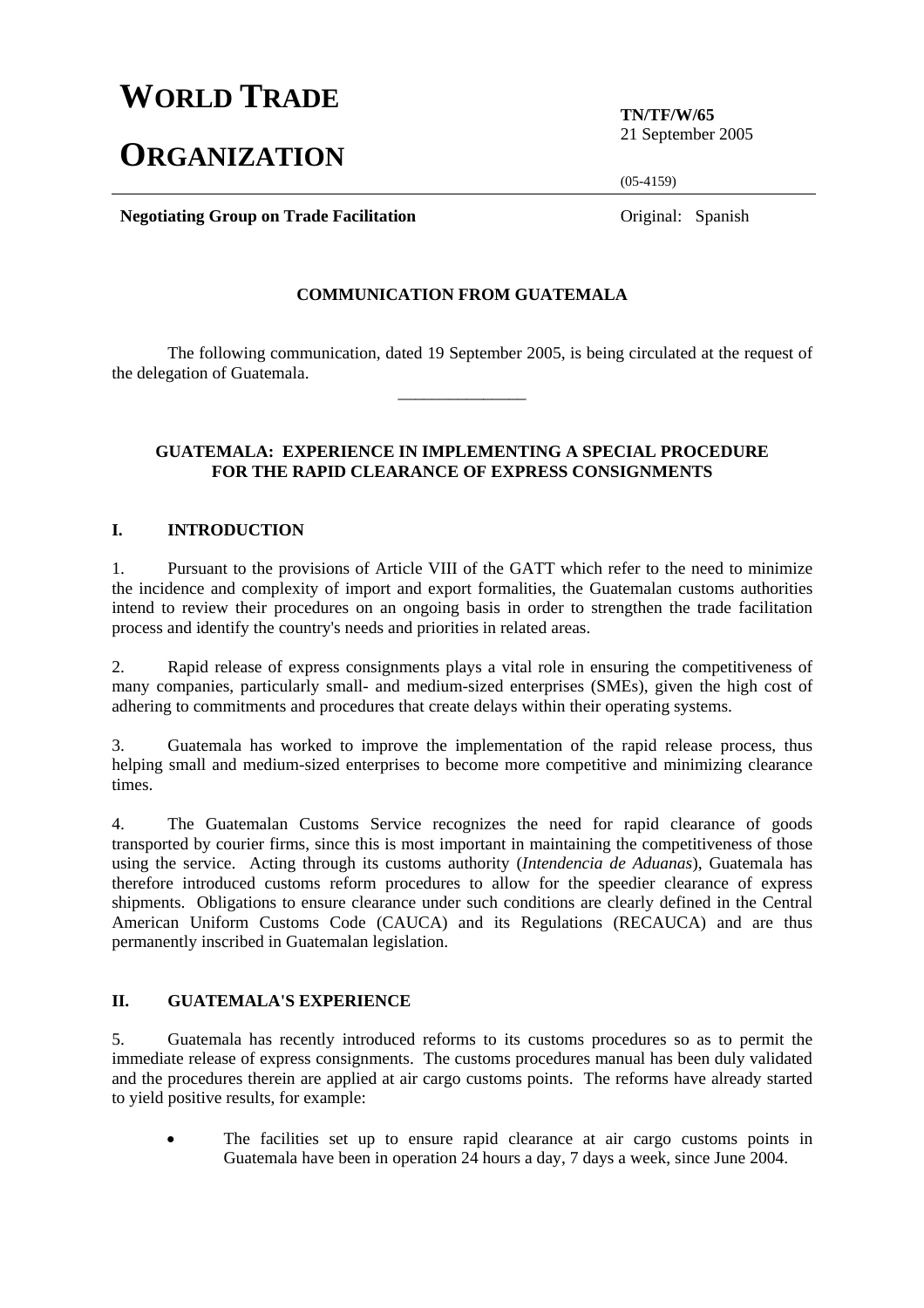- Once a waybill has been transmitted and received in advance, it takes an average of three hours for goods to be released from storage, as opposed to the five or six hours required before the advance electronic transmission of waybills was introduced. The previous system involved the presentation of paper waybills with no standard format for the amount and type of information to be provided and no electronic recordkeeping facilities. Customs declarations were generated manually by the customs inspector and 100 per cent of consignments were inspected.
- Since April 2005, waybills have been transmitted electronically in advance. This process involves the courier firm transmitting the information on the consignment that is to enter the country at least 30 minutes before the means of transport arrives, although it is often transmitted even sooner. The information transmitted in the waybill is in a uniform format and processed using EDIFACT standard codification. With this new system, courier firms transmit the information in the simplified declaration together with the waybill, that is to say, when the goods are presented for clearance the customs official uses the waybill number already authorized by the Customs Service to automatically generate the information in the simplified declaration and applies a random selection procedure to single out the goods that will be subject to inspection.
- All consignments up to a value of \$1,000 are cleared under a consolidated declaration, without the intervention of a customs agent.
- All express consignments of a value greater then \$1,000 must be declared separately through a customs agent and are stored in the courier's warehouse in accordance with normal procedures. Such consignments can be cleared within two hours or less, provided that the requisite documentation is submitted.
- Since July 2005, Guatemala has implemented a checking system for the entry of goods, which reduces the delays caused by inspection requirements. Fifty per cent of consignments are given "green status" and are cleared without being physically inspected, whilst "red status" consignments are subject to physical inspection before clearance. Selection is carried out through a risk management analysis. The green/red status is currently determined when the clearance documents are presented to customs, after which the customs declaration is issued.

The advantages of this system are the following:

- The simplified declaration is generated through the system and not by the customs official;
- an information database is generated;
- more effective control;
- less paperwork:
- less discretion for customs officials conducting inspections;
- information is obtained in advance, so risk analysis can be applied;
- the clearance process is speeded up;